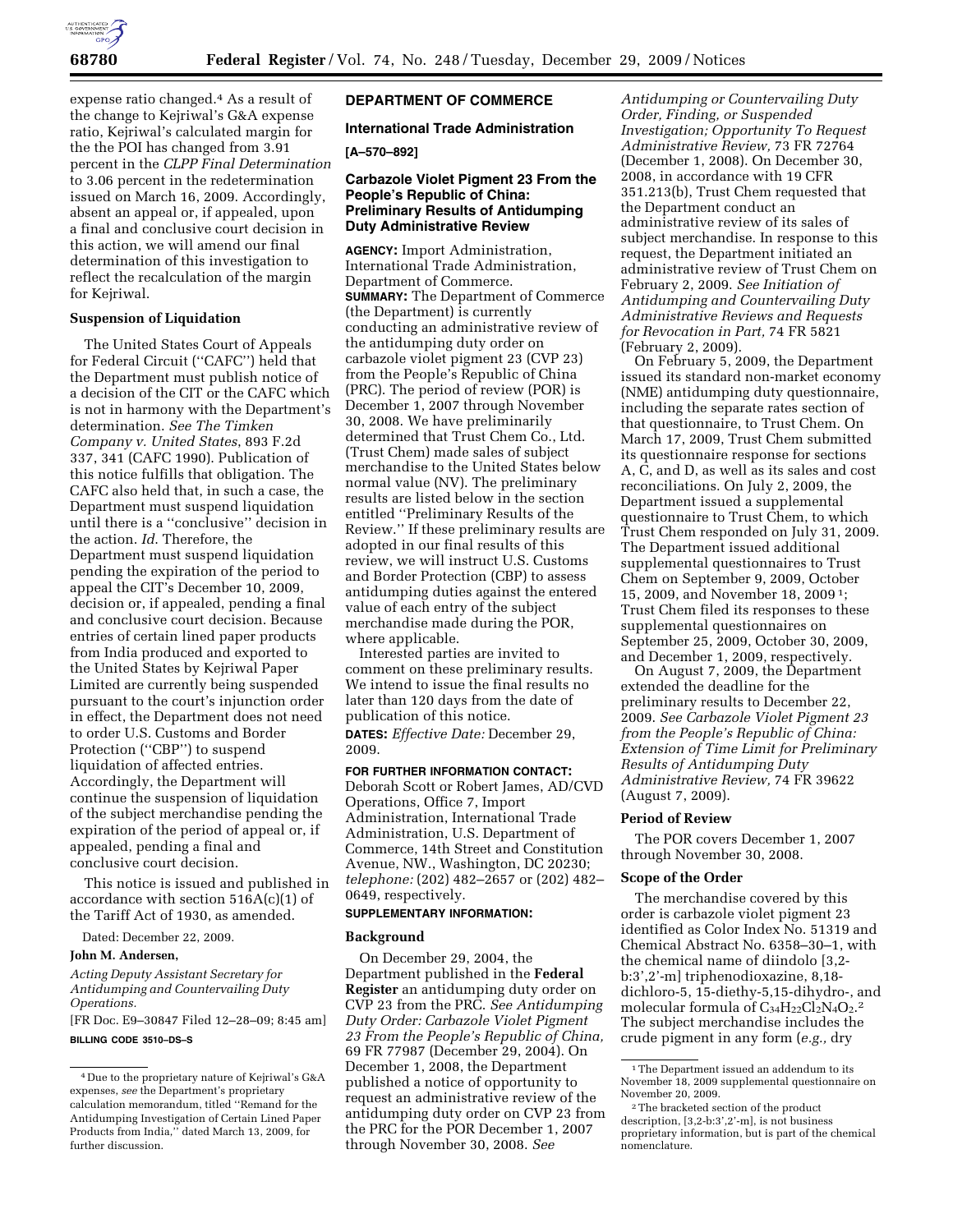powder, paste, wet cake) and finished pigment in the form of presscake and dry color. Pigment dispersions in any form (*e.g.,* pigments dispersed in oleoresins, flammable solvents, water) are not included within the scope of this order. The merchandise subject to this order is classifiable under subheading 3204.17.9040 of the Harmonized Tariff Schedule of the United States (HTSUS). Although the HTSUS subheading is provided for convenience and customs purposes, the written description of the scope of this order is dispositive.

### **Non-Market Economy Country Status**

In every case conducted by the Department involving the PRC, the PRC has been treated as an NME country. *See, e.g., Tapered Roller Bearings and Parts Thereof, Finished and Unfinished, From the People's Republic of China: Final Results of Antidumping Duty Administrative Review,* 74 FR 3987 (January 22, 2009). In accordance with section 771(18)(C)(i) of the Tariff Act of 1930, as amended (the Act), any determination that a foreign country is an NME country shall remain in effect until revoked by the administering authority. *See, e.g., Glycine from the People's Republic of China: Preliminary Results of Antidumping Duty Administrative Review,* 74 FR 15930, 15932 (April 8, 2009) (*Glycine Preliminary Results*), unchanged in *Glycine From the People's Republic of China: Final Results of Antidumping Duty Administrative Review,* 74 FR 41121 (August 14, 2009) (*Glycine Final Results*). None of the parties to this proceeding has contested such treatment. Accordingly, we calculated NV in accordance with section 773(c) of the Act, which applies to NME countries.

#### **Surrogate Country**

When the Department investigates imports from an NME country, section 773(c)(1) of the Act directs it to base NV, in most circumstances, on the NME producer's factors of production (FOPs), valued in a surrogate market economy (ME) country or countries considered by the Department to be appropriate. In accordance with section 773(c)(4) of the Act, in valuing the FOPs, the Department shall utilize, to the extent possible, the prices or costs of the FOPs in one or more ME countries that are: (1) At a level of economic development comparable to that of the NME country; and (2) significant producers of comparable merchandise.

On July 29, 2009, the Department issued a memorandum listing India, the Philippines, Indonesia, Colombia, Thailand, and Peru as economically-

comparable surrogate countries for this review. *See* Memorandum from Kelly Parkhill, Acting Director, Office of Policy, to Richard Weible, Director, Office 7, AD/CVD Operations, Import Administration, dated July 29, 2009 (Surrogate Country Memorandum). On August 4, 2009, we issued a letter to interested parties inviting them to comment on the Department's surrogate country selection and to submit publicly-available information to value the FOPs, and attached the Surrogate Country Memorandum to the letter. On September 8, 2009, Nation Ford Chemical Company and Sun Chemical Corporation (collectively, petitioners) and Trust Chem submitted information for the Department to consider in valuing the FOPs. All proposed surrogate value data submitted by both parties were from Indian sources. In addition, petitioners specifically stated that India was the best choice for the surrogate country based on the reasons outlined in the original investigation of CVP 23 from the PRC.

In this case, we find that India is the most appropriate surrogate country for purposes of valuing the FOPs for the merchandise under consideration. India meets the requirements for surrogate country selection provided under section 773(c)(4) of the Act. First, the Department has already determined that India is at a level of economic development comparable to that of the PRC in terms of per capita gross national income. *See* the Surrogate Country Memorandum. Second, in light of the companion antidumping duty order on CVP 23 from India and concurrent administrative review, we know that India is a significant producer of the subject merchandise. Furthermore, the Department selected India as the surrogate country in past segments of this case, and both Trust Chem and petitioners submitted surrogate values based solely on Indian data.

Given that (1) India meets the criteria listed in sections  $773(c)(4)(A)$  and  $(B)$  of the Act, (2) we have used India as the surrogate country in past reviews of CVP 23 from China, and (3) interested parties placed only Indian surrogate value information on the record of this review, we have selected India as the surrogate country for purposes of these preliminary results. The sources of the surrogate factor values are discussed under the ''Normal Value'' section below and in the Memorandum to the File through Robert James, Program Manager, AD/CVD Operations, Office 7, from Deborah Scott, International Trade Compliance Analyst, AD/CVD Operations, Office 7, ''2007–2008 Administrative Review of Carbazole

Violet Pigment 23 from the People's Republic of China: Surrogate Values for the Preliminary Results,'' dated December 22, 2009 (Surrogate Values Memorandum).

In accordance with 19 CFR  $351.301(c)(3)(ii)$ , for the final results of an antidumping administrative review, interested parties may submit publicly available information to value the FOPs within 20 days after the date of publication of the preliminary results. The Department notes that 19 CFR 351.301(c)(1) permits new information only insofar as it rebuts, clarifies, or corrects information previously placed on the record. The Department generally will not accept the submission of additional, previously absent-from-therecord alternative surrogate value information pursuant to 19 CFR 351.301(c)(1). *See Glycine from the People's Republic of China: Final Results of Antidumping Duty Administrative Review and Final Rescission, in Part,* 72 FR 58809 (October 17, 2007) and accompanying Issues and Decision Memorandum at Comment 2.

### **Separate Rate**

A designation of a country as an NME remains in effect until it is revoked by the Department. *See* section 771(18)(C)(i) of the Act. Accordingly, there is a rebuttable presumption that all companies within the PRC are subject to government control and, thus, should be assessed a single antidumping duty rate. It is the Department's standard policy to assign all exporters of the merchandise subject to review in NME countries a single rate unless an exporter can affirmatively demonstrate an absence of government control, both in law (*de jure*) and in fact (*de facto*), with respect to exports. To establish whether a company is sufficiently independent to be entitled to a separate, company-specific rate, the Department analyzes each exporting entity in an NME country under the test established in the *Final Determination of Sales at Less than Fair Value: Sparklers from the People's Republic of China,* 56 FR 20588 (May 6, 1991) (*Sparklers*), as amplified by the *Notice of Final Determination of Sales at Less Than Fair Value: Silicon Carbide from the People's Republic of China,* 59 FR 22585 (May 2, 1994) (*Silicon Carbide*). However, if the Department determines that a company is wholly foreign-owned or located in a market economy, then a separate-rate analysis is not necessary to determine whether it is independent from government control.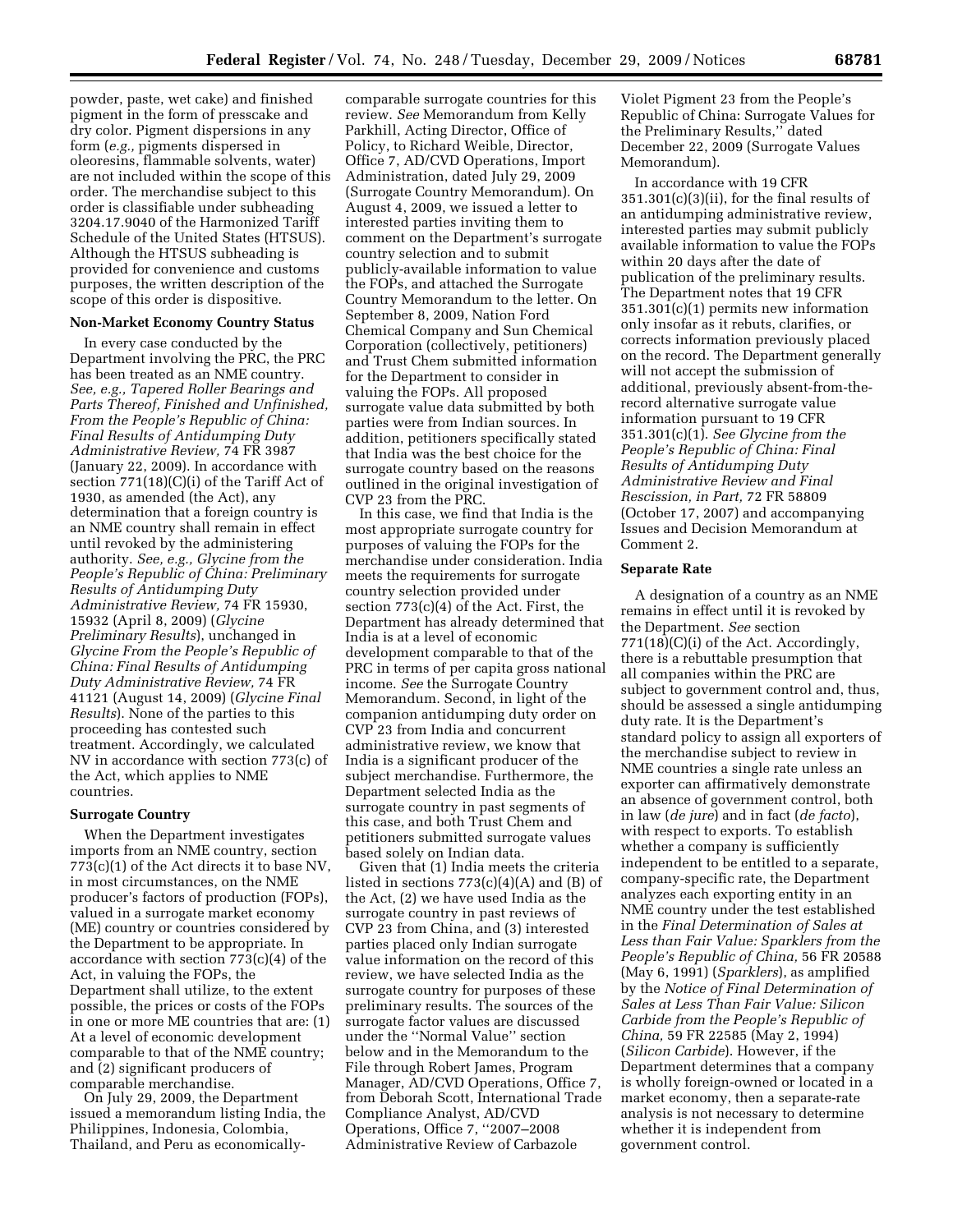## *A. Absence of De Jure Control*

The Department considers the following *de jure* criteria in determining whether an individual company may be granted a separate rate: (1) An absence of restrictive stipulations associated with an individual exporter's business and export licenses; (2) any legislative enactments decentralizing control of companies; and (3) any other formal measures by the government decentralizing control of companies. *See Sparklers,* 56 FR at 20589.

In this review, Trust Chem submitted a complete response to the separate rates section of the Department's NME questionnaire. *See* Trust Chem's March 17, 2009 section A questionnaire response (AQR). The evidence Trust Chem submitted in the instant review includes PRC government laws and regulations on corporate ownership and control (*i.e.,* the Company Law of the People's Republic of China and the Foreign Trade Law of the People's Republic of China), its business license, and narrative information regarding the company's operations and selection of management. *See* Trust Chem's AQR at 2–6 and Appendices A–1 and A–2. The information provided by Trust Chem supports a finding of a *de jure* absence of governmental control over its export activities for the following reasons. First, other than limiting Trust Chem to activities referenced in its business license, we found no restrictive stipulations associated with Trust Chem's business license. Second, there are no controls on exports of subject merchandise, such as quotas applied to, or licenses required for, exports of the subject merchandise to the United States. Third, the PRC laws placed on the record of this review demonstrate the government of the PRC has passed legislation decentralizing control of companies. No party submitted information to the contrary. Accordingly, we preliminarily find an absence of *de jure* control.

## *B. Absence of De Facto Control*

The absence of *de facto* governmental control over exports generally is based on whether the respondent: (1) Sets its own export prices independent of the government and other exporters; (2) retains the proceeds from its export sales and makes independent decisions regarding the disposition of profits or financing of losses; (3) has the authority to negotiate and sign contracts and other agreements; and (4) has autonomy from the government regarding the selection of management. *See Silicon Carbide,* 59 FR at 22587; *Sparklers,* 56 FR at 20589; and *Notice of Final Determination of* 

*Sales at Less Than Fair Value: Furfuryl Alcohol From the People's Republic of China,* 60 FR 22544, 22545 (May 8, 1995).

In the instant review, Trust Chem submitted evidence indicating an absence of *de facto* governmental control over its export activities. Specifically, this evidence indicates: (1) Trust Chem independently set prices for sales to the United States and these prices are not subject to review by any government organization; (2) there is no restriction on the company's use of export revenues; (3) Trust Chem's shareholders decide how the company's profits are used; (4) the company has a general manager with the authority to bind the company contractually to sell subject merchandise and set the price; (5) the general manager is selected by Trust Chem's shareholders, and the general manager appoints the department managers; and (6) Trust Chem did not coordinate with other exporters or producers to set prices or to determine the markets to which the companies will sell subject merchandise. *See* Trust Chem's AQR at 6–8 and Appendix A–3.

Therefore, in the absence of either *de jure* or *de facto* government control over Trust Chem's export activities, the Department preliminarily finds that Trust Chem has established *prima facie*  evidence that it qualifies for a separate rate under the criteria established in *Silicon Carbide* and *Sparklers.* 

#### **Fair Value Comparisons**

To determine whether Trust Chem's sales of the subject merchandise to the United States were made at a price below NV, we compared its U.S. prices to NV, as described in the ''United States Price'' and ''Normal Value'' sections of this notice below.

#### **United States Price**

In accordance with section 772(a) of the Act, we based U.S. prices on the export price (EP) of Trust Chem's sales to the United States because the first sale to an unaffiliated party was made before the date of importation and the use of constructed export price was not otherwise warranted. We calculated EP based on free-on-board (FOB) Shanghai prices to unaffiliated purchasers in the United States. In accordance with section 772(c)(2)(A) of the Act, we made deductions for movement expenses, which consisted of foreign inland freight from the plant to the port of exportation. Foreign inland freight was provided by an NME vendor and, thus, we based the deduction for this movement expense on values from a surrogate country. To value truck freight

expenses, we used a per-unit average rate calculated from data obtained from the Web site *http://www.infobanc.com/ logistics/logtruck.htm.* The logistics section of this Web site contains inland freight truck rates between many large Indian cities. Since the truck rate value is based on an annual per-unit rate which includes four months of transactions falling in the POR, we are treating the derived average rate as contemporaneous. *See* Surrogate Values Memorandum at Exhibit 12.

#### **Normal Value**

#### *A. Methodology*

Section 773(c)(1) of the Act provides that the Department shall determine NV using a FOP methodology if the merchandise is exported from an NME and the information does not permit the calculation of NV using home-market prices, third-country prices, or constructed value under section 773(a) of the Act. The Department bases NV on the FOPs because the presence of government controls on various aspects of NMEs renders price comparisons and the calculation of production costs invalid under the Department's normal methodologies.

#### *B. Factor Valuations*

In accordance with section  $773(c)(1)$ of the Act, we calculated NV based on FOPs reported by Trust Chem for the POR. To calculate NV, we multiplied the reported per-unit factor consumption rates by publicly-available Indian surrogate values. In selecting the surrogate values, we considered the quality, specificity, and contemporaneity of the data. As appropriate, we adjusted input prices by including freight costs to make them delivered prices. Specifically, we added to Indian import surrogate values a surrogate freight cost using the shorter of the reported distance from the domestic supplier to the production factory or the distance from the nearest seaport to the production factory where appropriate. This adjustment is in accordance with the Court of Appeals for the Federal Circuit's decision in *Sigma Corp.* v. *United States,* 117 F.3d 1401, 1407–1408 (Fed. Cir. 1997). Where we did not use Indian import data, we calculated freight based on the reported distance from the supplier to the factory.

With regard to surrogate values from import statistics, we disregard prices that we have reason to believe or suspect may be subsidized, such as the prices of inputs from Indonesia, South Korea and Thailand. We have found in other proceedings that these countries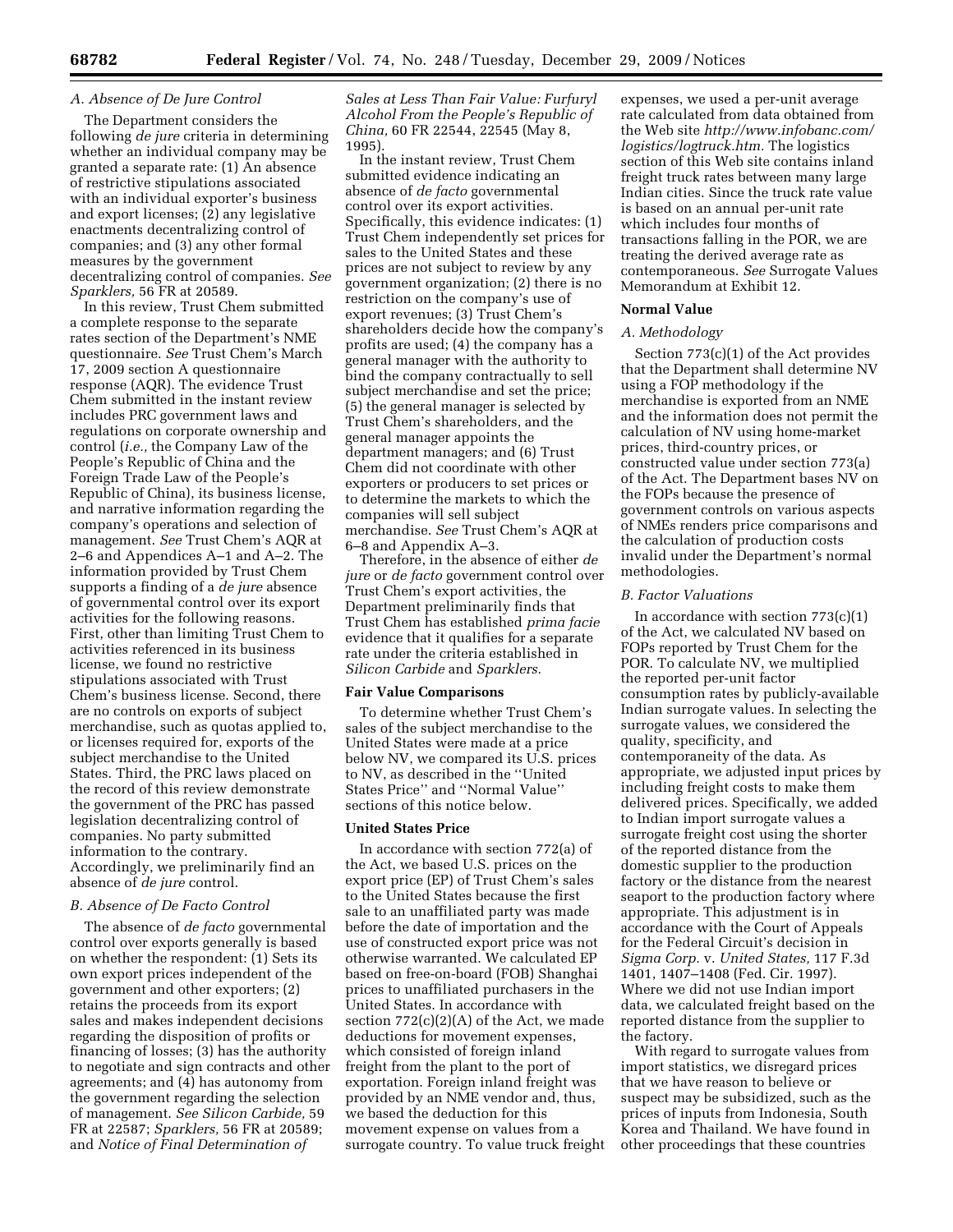maintain broadly available, nonindustry-specific export subsidies and, therefore, it is reasonable to infer that all exports to all markets from these countries may be subsidized. *See Notice of Final Determination of Sales at Less Than Fair Value and Negative Final Determination of Critical Circumstances: Certain Color Television Receivers From the People's Republic of China,* 69 FR 20594 (April 16, 2004) and accompanying Issues and Decision Memorandum at Comment 7 (*CTVs from the PRC*). The legislative history provides guidance that in making its determination as to whether input values may be subsidized, the Department is not required to conduct a formal investigation. *See* H.R. Rep. 100– 576 at 590–91 (1988), reprinted in 1988 U.S.C.C.A.N. 1547, 1623. Instead, the Department is to base its decision on information that is available to it at the time it makes its determination. Therefore, based on the information currently available, we have not used prices from these countries in calculating the surrogate values based on Indian import data. We have also disregarded Indian import data from countries that the Department has previously determined to be NME countries, as well as imports from unspecified countries. *See CTVs from the PRC.* 

It is the Department's practice to calculate price index adjustors to inflate or deflate, as appropriate, surrogate values that are not contemporaneous with the POR using the wholesale price index (WPI) for the subject country. *See, e.g., Glycine Preliminary Results,* 74 FR 15936, unchanged in *Glycine Final Results.* Therefore, where we could not obtain publicly-available information contemporaneous with the POR with which to calculate surrogate values, we adjusted the surrogate values using the WPI for India. Surrogate values denominated in foreign currencies were converted into U.S. dollars (USD) using the applicable average exchange rate based on exchange-rate data from the Department's Web site. *See* Surrogate Values Memorandum.

Except where discussed below, the Department valued the raw material and packing inputs with which Trust Chem produced the merchandise under review during the POR using weighted-average unit import values for the period December 1, 2007 through November 30, 2008 derived from the *Monthly Statistics of the Foreign Trade of India,*  as published by the Directorate General of Commercial Intelligence and Statistics of the Ministry of Commerce and Industry, Government of India and compiled by the World Trade Atlas

(WTA), available at *http:// www.gtis.com/wta.htm*. For a detailed description of all the surrogate values used for Trust Chem, *see* Surrogate Values Memorandum.

## **Raw Materials**

Trust Chem reported that it sourced one raw material input, carbazole, from a supplier in a ME country and paid for this input in a ME currency. Pursuant to 19 CFR 351.408(c)(1), when a respondent sources inputs from a ME supplier in meaningful quantities (*i.e.,*  not insignificant quantities), we use the actual price paid by the respondent for those inputs, except when prices may have been distorted by findings of dumping and/or subsidies by the PRC. Trust Chem's reported information demonstrates that the company purchased a significant quantity (*i.e.,* 33 percent or more) of carbazole from ME suppliers. Thus, in accordance with the policy outlined in *Antidumping Methodologies: Market Economy Inputs, Expected Non-Market Economy Wages, Duty Drawback; and Request for Comments,* 71 FR 61716, 61717–19 (October 19, 2006), we have used the actual ME purchases of this input to value carbazole for these preliminary results. We added an amount for freight based on Indian surrogate values to account for delivery from the Chinese port to the production factory. For information regarding the ME price used to value carbazole, *see* Surrogate Values Memorandum.

To value hydrochloric acid for these preliminary results, the Department used prices from the Indian periodical *Chemical Weekly* based on the reasoning laid out in *First Administrative Review of Certain Activated Carbon from the People's Republic of China: Final Results of Antidumping Duty Administrative Review,* 74 FR 57995 (November 10, 2009) (*Activated Carbon*) and accompanying Issues and Decision Memorandum at Comment 3d. In the instant case, as in *Activated Carbon,* the respondent reported the specific concentration levels (*i.e.,* 15 and 30 percent) of the hydrochloric acid used to produce CVP 23. Furthermore, the WTA data do not include information about the purity level of hydrochloric acid, while we know the prices reported in *Chemical Weekly* for hydrochloric acid in liquid form reflect a 30 to 33 percent purity level. *See Activated Carbon* and accompanying Issues and Decision Memorandum at Comment 3d; *see also Certain Helical Spring Lock Washers From the People's Republic of China: Preliminary Results of Antidumping Duty Administrative* 

*Review,* 74 FR 57653, 57656 (November 9, 2009) (*Helical Spring Lock Washers Preliminary Results*) (stating the Department was recently ''informed by representatives of Chemical Weekly that the reported price for hydrochloric acid in liquid form reflects a 30–33 percent purity level.'') For hydrochloric acid 15 percent, we made an adjustment to account for the difference between Trust Chem's reported concentration level and the known concentration level reflected in the *Chemical Weekly* data. It was not necessary to make an adjustment for hydrochloric acid 30 percent because the reported purity level is equivalent to that represented in the *Chemical Weekly*  data.

Similarly, the Department used *Chemical Weekly* prices to value calcium chloride for these preliminary results. We have determined *Chemical Weekly* represents the best data source to value calcium chloride because *Chemical Weekly* specifies the concentration level of this chemical input, Trust Chem reported the purity level of this input, and the WTA data do not include information about its purity level. We made an adjustment to account for the difference between the concentration level the respondent reported for calcium chloride and the concentration level reflected in the *Chemical Weekly* data.

Finally, for these preliminary results, we used *Chemical Weekly* to value polyethylene glycol and dimethylformamide because we have determined the HTS numbers for these inputs are basket categories, and product-specific prices were available from *Chemical Weekly.* Although Trust Chem reported the purity levels of these two inputs, we have not made an adjustment to account for differences in concentration levels because the Department has recently determined that where *Chemical Weekly* does not specify the purity level for a particular chemical, the purity level is unknown. *See Helical Spring Lock Washers Preliminary Results,* 74 FR at 57656 (stating that based on recent statements by representatives of *Chemical Weekly,*  ''unless the price quotes from Chemical Weekly indicate the purity level, the Department will treat the purity level of chemicals sold in either liquid or solid form as unknown.'').

For each input valued using *Chemical Weekly* data, we made an adjustment to remove taxes, in accordance with the Department's practice. *See Activated Carbon* and accompanying Issues and Decision Memorandum at Comment 3d. For more information regarding the surrogate values used for hydrochloric acid, calcium chloride, polyethylene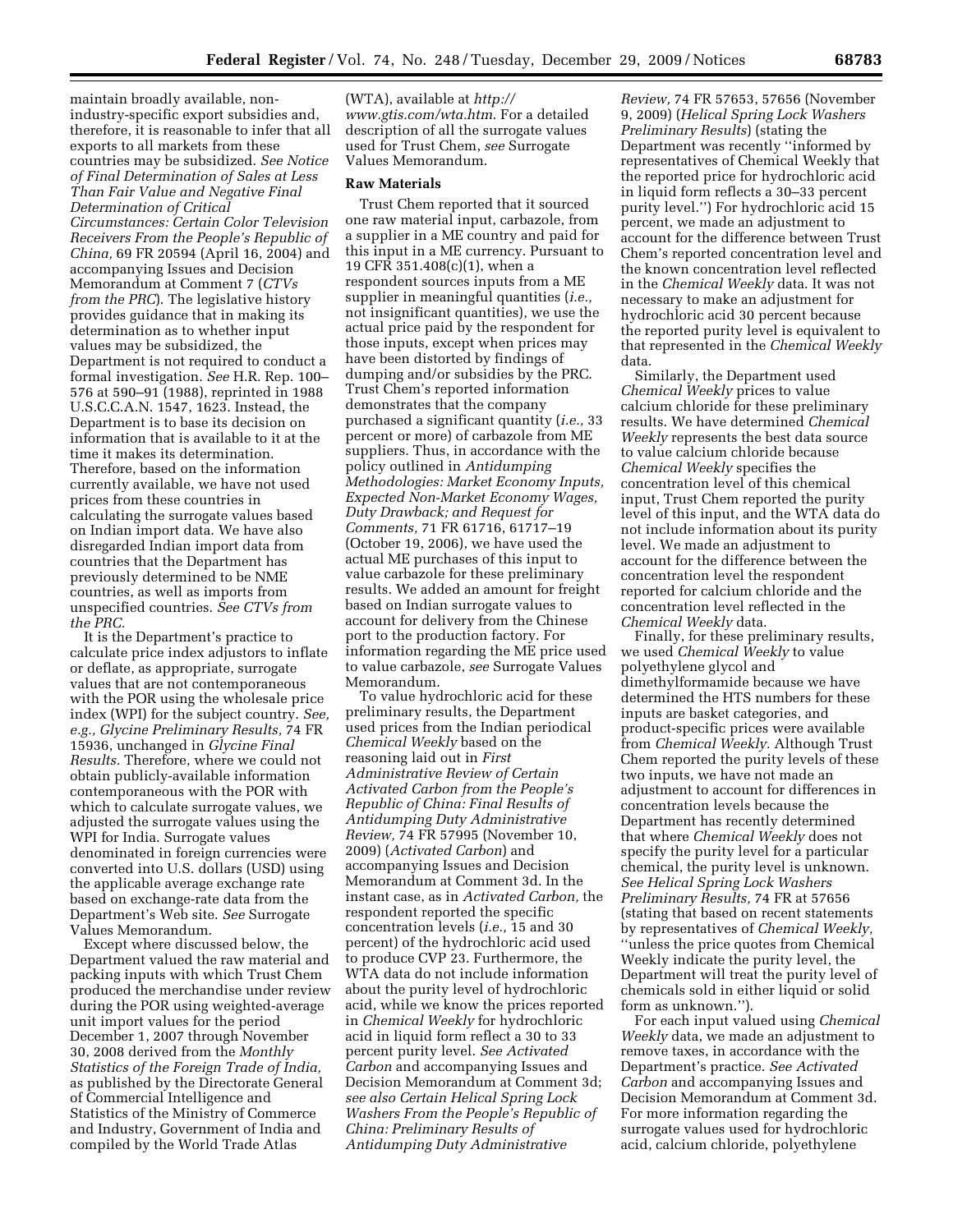glycol, and dimethylformamide, *see*  Surrogate Values Memorandum at Exhibits 3 through 6.

### **Energy**

Trust Chem reported the consumption of water, electricity, steam coal, and steam as energy inputs consumed in the production of CVP 23. To value electricity, we used price data for small, medium, and large industries, as published by the Central Electricity Authority of the Government of India (CEA) in its publication entitled ''Electricity Tariff & Duty and Average Rates of Electricity Supply in India,'' dated March 2008. These electricity rates represent actual country-wide, publicly-available information on taxexclusive electricity rates charged to industries in India. As the CEA publication is contemporaneous with the POR, we are not adjusting for inflation. *See* Surrogate Values Memorandum at Exhibit 8.

To value water, the Department used the revised Maharashtra Industrial Development Corporation water rates, which are available at *http:// www.midcindia.com/MIDC* Web site. The Department found this source to be the best available information since it includes a wide range of industrial water rates. Since the water rates were for a period that occurred after the POR, the Department deflated the surrogate value for water to be contemporaneous with the POR. *See* Surrogate Values Memorandum at Exhibit 9.

To value steam coal, we used data from Coal India Limited (CIL), available at *http://www.coalindia.nic.in.* The Department has recently determined that CIL data are superior values for steam coal as compared to Indian import statistics (*i.e.,* WTA data). *See Glycine Final Results* and accompanying Issues and Decision Memorandum at Comment 5. Because the average coal price was for December 2007, which is the first month of the POR, we treated the value for steam coal as contemporaneous with the POR. *See*  Surrogate Values Memorandum at Exhibit 10.

We calculated the surrogate value for steam based upon the April 2007–March 2008 financial statement of Hindalco Industries Limited. *See 1- Hydroxyethylidene-1, 1-Diphosphonic Acid from the People's Republic of China: Final Determination of Sales at Less than Fair Value,* 74 FR 10545 (March 11, 2009), and accompanying Issues and Decision Memorandum at Comment 4. Since the value for steam is based on an annual period which overlaps with four months of the POR, we are treating the steam rate as

contemporaneous. *See* Surrogate Values Memorandum at Exhibit 11.

## **Financial Ratios**

To value the surrogate financial ratios for factory overhead, selling, general and administrative expenses, and profit, the Department relied on publiclyavailable information contained in the financial statements for Pidilite Industries Limited (Pidilite), an Indian producer of CVP 23. Petitioners submitted Pidilite's annual reports for fiscal years 2007–2008 and 2008–2009 in Exhibit 1 of their September 8, 2009 surrogate value submission. Trust Chem proposed the Department use financial ratios based on Pidilite's 2007–2008 annual report and provided this annual report in its September 8, 2009 surrogate value submission. The 2008–2009 annual report is for the period April 1, 2008 to March 31, 2009, which covers 8 of the 12 months of the POR. *See*  Surrogate Values Memorandum at Exhibit 13. Pidilite's financial statements reference certain ''export incentives.'' In addition, there is a countervailing duty cash deposit rate in effect for Pidilite. *See Carbazole Violet Pigment 23 from India: Notice of Countervailing Duty Order,* 69 FR 77995 (December 29, 2004). The Department prefers to base its financial ratio calculations on contemporaneous, publicly available, and subsidy-free financial statements of companies producing comparable merchandise from the surrogate country. For these preliminary results, however, we are using Pidilite's 2008–2009 financial statements as the basis for the financial ratios employed in our analysis because they are the only financial statements provided on the record. For the final results, we invite interested parties to submit additional financial statements to the record for consideration. We will then examine again whether it is appropriate to use Pidilite's financial statements to calculate the surrogate financial ratios.

### **Wage Rate**

Section 773(c)(1) of the Act provides that where the subject merchandise is exported from an NME country, ''the valuation of factors of production shall be based on the best available information regarding the values of such factors in a ME country or countries considered to be appropriate by the administering authority.'' While the Act does not define ''best available information,'' it provides that the Department, ''in valuing factors of production under paragraph (1), shall utilize, to the extent possible, the prices or costs of factors of production in one

or more market economy countries that are (A) at a level of economic development comparable to that of the nonmarket economy country, and (B) significant producers of comparable merchandise.'' *See* section 773(c)(4) of the Act. In accordance with the guidance provided, and discretion afforded pursuant to section 773(c) of the Act, the Department calculates the labor wage rate using a regression analysis. This is in contrast to the Department's valuation of other FOPs primarily because wage rates are less a function of economic comparability, and more a function of other social and political factors. 19 CFR 351.408(c)(3) provides that the Department will use regression-based wage rates reflective of the observed relationship between wages and national income in ME countries. In addition, 19 CFR 351.408(c)(3) provides that the calculated wage rate will be applied in NME proceedings each year, will be based on current data, and will be made available to the public. Therefore, consistent with our practice, we have used our regression-based methodology to calculate the surrogate value for labor in the preliminary results of this review. *See, e.g., Activated Carbon* and accompanying Issues and Decision Memorandum at Comment 3a. For these preliminary results, we used the PRC's regression-based wage rate published on Import Administration's Web site. *See*  ''Expected Wages of Selected Non-Market Economy Countries'' (available at *http://ia.ita.doc.gov/wages/07wages/ 2009-2007-wages.html*). Consistent with our practice, we have not adjusted the wage rate for inflation. Since this regression-based wage rate does not separate the labor rates into different skill levels or types of labor, we have applied the same wage rate to all skill levels and types of labor. *See also*  Surrogate Values Memorandum.

### **Movement Expenses**

To value truck freight, we used a perunit average rate calculated from data on the following Web site: *http:// www.infobanc.com/logistics/ logtruck.htm.* The logistics section of this Web site contains inland freight truck rates between many large Indian cities. Since the truck rate value represents an annual per-unit rate which includes four months of transactions falling in the POR, we are treating the derived average rate as contemporaneous. *See* Surrogate Values Memorandum at Exhibit 12.

### **Currency Conversion**

We made currency conversions into USD, in accordance with section